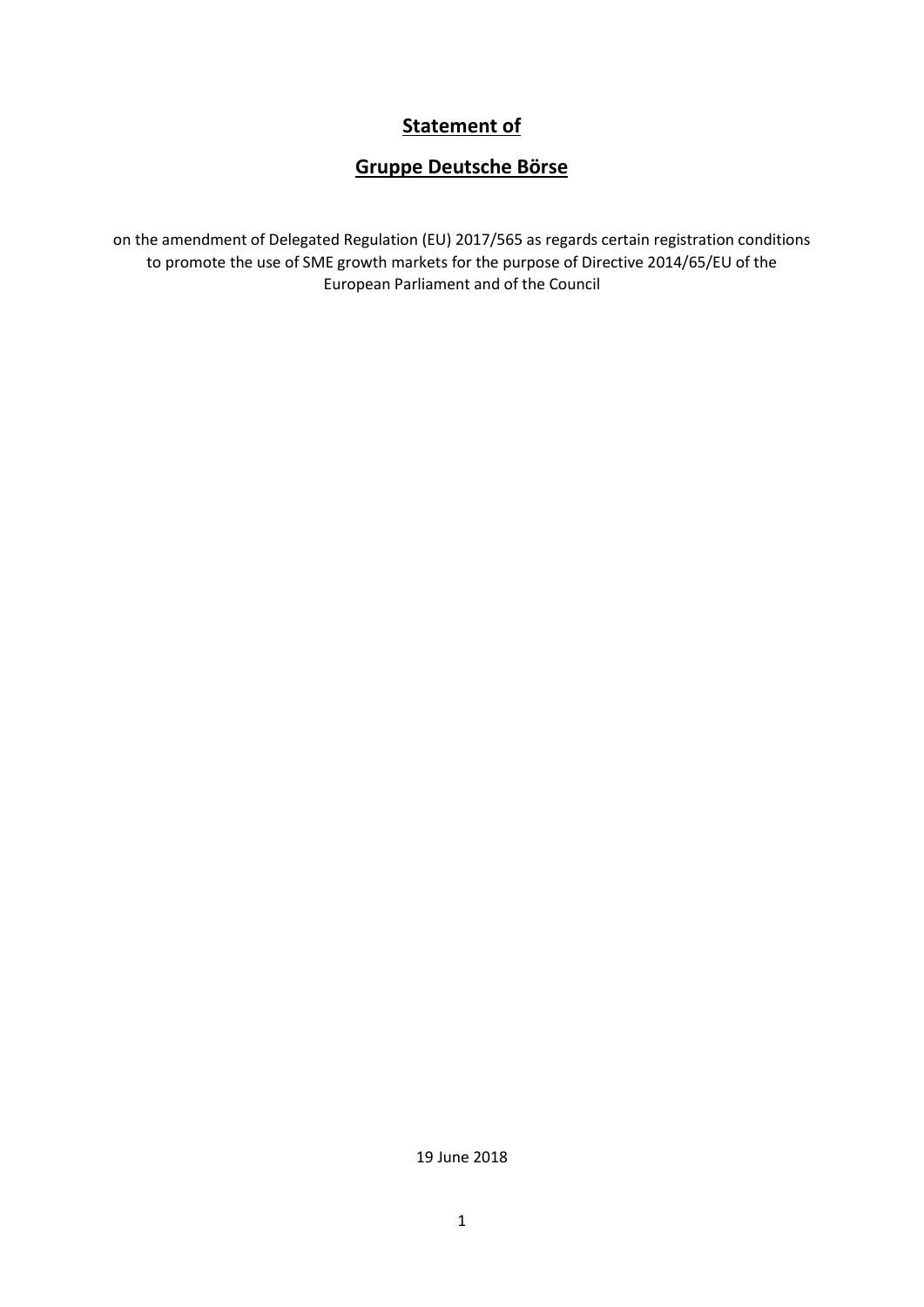#### **Introduction:**

We express our gratitude for the opportunity to give a first feedback on the draft amending the Delegated Regulation (EU) 2017/565 to Directive 2014/65/EU ("MiFID II").

Overall, we welcome the proposal to further enhance the attractiveness of capital market financing in certified growth markets for small and medium-sized enterprises ("**SME**", "**SME Growth Market**"). Therefore, it is appropriate to further simplify access to the capital market for SMEs and, as a result, to make technical adjustments to the European regulatory framework. We consider the conceptual implementation/execution - namely to reduce administrative and legal burdens as well as to reduce costs for the issuers and to increase the liquidity of equity instruments in SME growth markets without endangering market integrity or investor protection – reasonable and expedient.

However, the proposed changes remain behind from what we believe is necessary to strengthen the attractiveness of the SME Growth Markets. The existing definition set out in Article 4 section 1 number 13 of MiFID II concerning SMEs is constrained to issuers whose shares have been admitted to trading for more than three years. MiFID II does not contain any indications regarding the classification of issuers whose shares are admitted for less than three years or those who offer non-equity securities for trading as an SME. Article 4 section 2 of MiFID II, however, contains a legal basis and enabling provision to adopt delegated acts, which allow the technical elements of the definitions - and thus the definition of an SME - to be refined and adjusted. The purpose of such delegated regulations is to adapt definitionsto constantly changing market and technological developments. With the Delegated Regulation 2017/565/EU, the European Commission exercised this right and implemented provisions for the classification of issuers as SMEs whose shares have been admitted to trading for less than three years and for those that offer non-equity securities. In addition to amending these existing requirements of Delegated Regulation 2017/565/EU, we believe that a technical adjustment of the definition (directly set out in MiFID II) for issuers whose shares have been admitted for more than three years would also be desirable. We believe that this could also be possible by technical amendment through the proposed delegation.

We aim for a comprehensive system that, on the one hand, satisfies the interest of the European or national legislator to enact future legal advantages and alleviations. On the other hand, the threshold for SMEs should not be set too high in order to facilitate their access to capital markets, especially to make use of SME Growth Markets.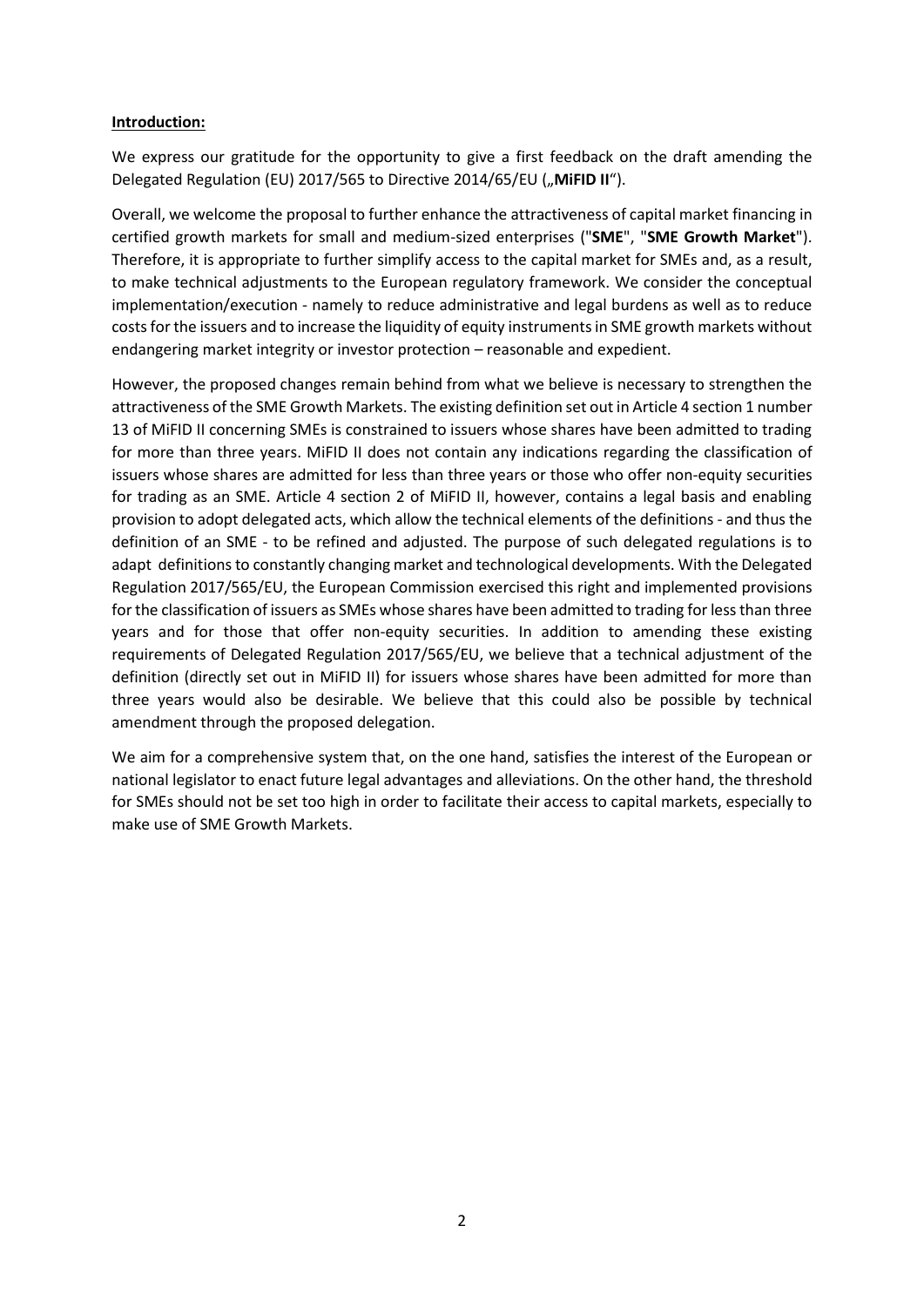#### **Article 1: amendment of Delegated Regulation (EU) 2017/565**

### **1. Amendment of article 77 section 2**

We welcome the proposal to modify the definition of SMEs for issuers who offer non-equity securities for trading and to adapt them to lower requirements.

There are several multi trading facilities ("**MTF**") across the EU specialised in non-equity securities of SMEs. On those platforms ("**EU public markets for SMEs**") the classification of debt issuers as SMEs is important as an MTF can only be certified as an SME growth market if at least 50% of all issuers (equity and non-equity issuers) are SMEs.

Given the current definition in the delegated regulation 2017/565/EU, EU public markets for SMEs specialising in non-equity or both, non-equity and equity securities, will face difficulties in registering as SME growth markets, as their issuers do not meet the described criteria. Those are too restrictive and outdated as they refer to the definition set out in the 2003 Commission Recommendation. SMEs listed in EU public markets for SMEs have an annual turnover between EUR 19 million and EUR 400 million and a minimum debt issuance size of approximately EUR 20 million. Raising capital via debt issuance below EUR 20 million will oftentimes not be seen as profitable for issuers as well as for investors. On the other hand, debt issuances above EUR 20 million will lead to a high impact on the balance sheet of SMEs. Therefore, we consider the criteria of a total balance sheet not suitable as a provision of the definition and appreciate the refrain therefrom.

To implement a new and sole criterion based on the total size of the debt issuances within 12 months is also appreciated, as it is the most appropriate measure for defining a non-equity issuer as SME. However, it is not clear if "total size of debt issuance" includes the development of the placed volume within the relevant period or focuses on the total size only of the initially placed volume. We assume and consider that the only meaningful interpretation would be to relate to the total size of the originally placed volume.

Anyhow, the "total size of debt issuance" has to be seen with regard to not only one MTF but to "all trading venues across the Union". From our perspective, it will be very difficult to track each debt issuance of non-equity issuers on all European MTFs. As there is no public source collecting such information, we highly recommend implementing a binding disclosure obligation regarding already issued debts as well as future debt issuances on European MTFs. The obligation could potentially include to directly report those data to the respective operator of the MTF they are trading on. Otherwise, the operator of an MTF has enormous administrative expensesto gather such information.

Nevertheless, we consider a EUR 50 million-cap per non-equity issuer falls short off the mark, as it is not sufficiently high enough taking into consideration that this number includes every debt of all nonequity issuers being issued in the whole EU. Regarding the debt market within Scale, a new exchange segment of Deutsche Börse to enhance access to investors for SMEs and growth companies and therefore supposed to be registered as SME Growth Market, the average size of issued debts already meets the EUR 50 million cap. Consequently, the majority of non-equity issuers could not be deemed as SMEs, if they also place debts on other European MTFs (than Scale). Therefore, we propose to increase the cap to at least EUR 150 million regarding the total size of debt issuances across the EU. Taking in consideration the average size of debt issuances of large entities on the regulated markets of Deutsche Börse amounting EUR 1,09 million, the proposed 150-million-cap is quite appropriate to SMEs.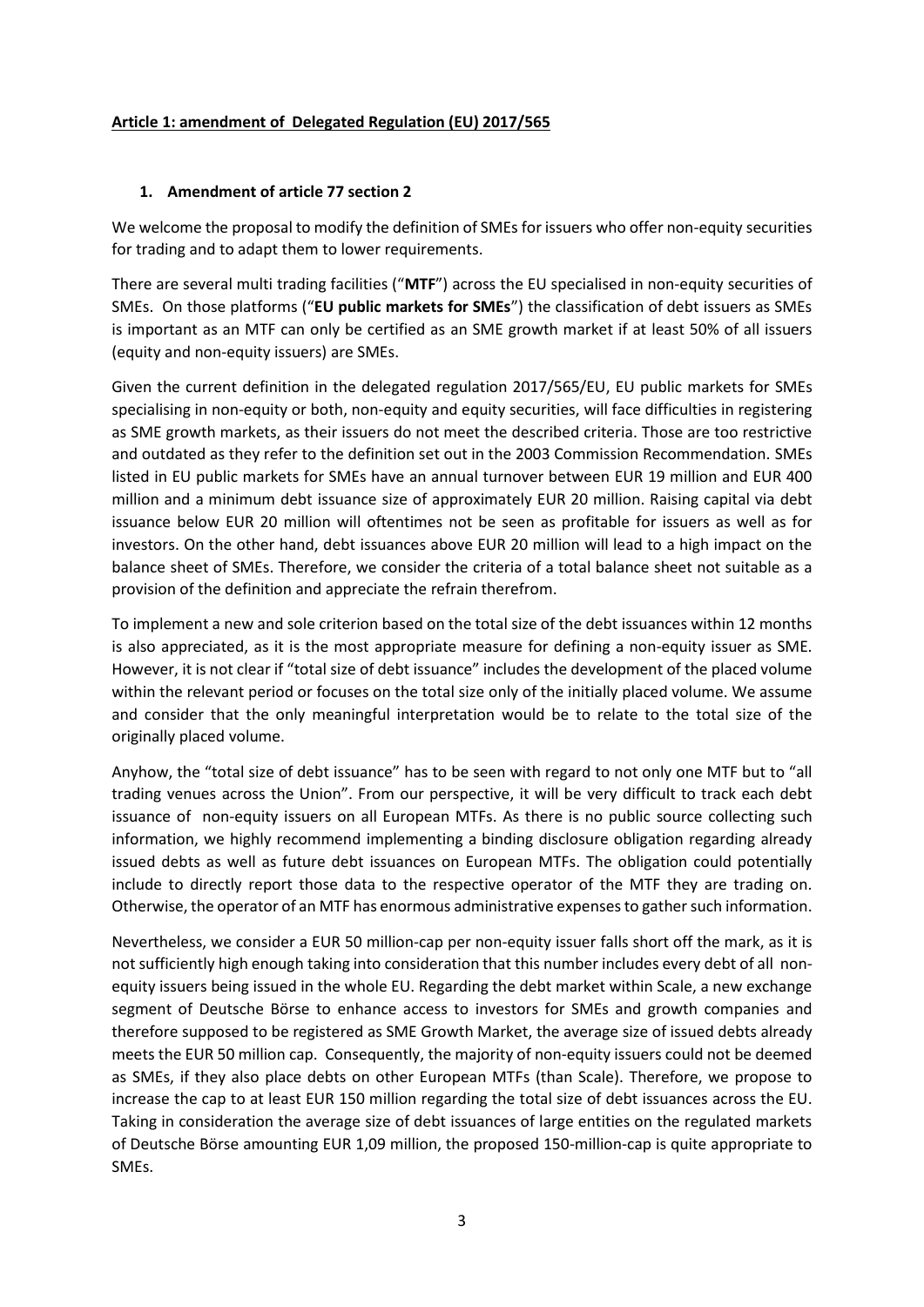Moreover, the existence of "larger sizes" of debt issuances (up to EUR 150 million) on those EU public markets for SMEs are also very important and useful as they ensure a sufficient level of liquidity and profitability. Such an advantage should not be devalued by the fact that, at the same time, such issuers would not meet the SME definition, therefore reduce the number of SMEs and in turn impede SME Growth Market Certification.

## **2. Amendment of article 78 section 2**

## **a) Free-float-condition**

We accept the approach to implement a free-float-condition as free-float guarantees an orderly exchange trading and liquidity. Therefore, Deutsche Börse already requires such obligation from their issuers listed on Scale. Scale aims to meet the MiFID II guidelines for certified SME growth markets. Nevertheless, we take the view that free float should be developed and applied by individual market operators, so that they can tailor the requirements in a way that is appropriate to their markets. In our opinion, this includes the possibility to completely renounce such condition. As the new requirement includes the right to set an appropriate threshold based on the particular circumstances of the market, including on whether the amount should be expressed in absolute value or in percentage of the total issued share capital, our basic idea of maintaining flexibility is still met. Furthermore, there is no general definition of "free float" provided in the draft, which provides even more flexibility to market operators, which can set up their own parameters for a definition.

## **b) Exemption of half-yearly financial reports**

The approach to revoke rules that impose greater burdens on non-equity issuers than those applicable to non-equity issuers on regulated markets has different impacts on issuers and investors. Those disproportionate burdens include the obligation to publish half-yearly financial reports within four months after the end of the first six-month period of each financial year while regulated markets abstain from this obligation due to non-equity issuers targeting professional clients. In terms of costs, listed companies consider the publication of half-time reports as a significant cost factor.

Nevertheless, the information published in those half-yearly reports is highly appreciated by investors and – in case of exempting non-equity issuers from this obligation – this would also lead to major differences in the treatment of non-equity and equity issuer, which do not have the chance of being exempted, on one and the same EU public market for SMEs. Furthermore, the alleviation implies that market transparency decreases and investor demand in EU public markets for SMEs is reduced. Without half-yearly financial statements, the investor has no opportunity to obtain information on the debt security during the year. As a result, the rating agencies cannot rate the creditworthiness of the non-equity issuers up-to-date and correctly. This would have a negative impact on the attractiveness of debt capital market financing via the stock exchange.

## **Article 2: Entry into force**

We consider a three-month period for operators of an EU public market for SMES appropriate to adapt the conditions for registration.